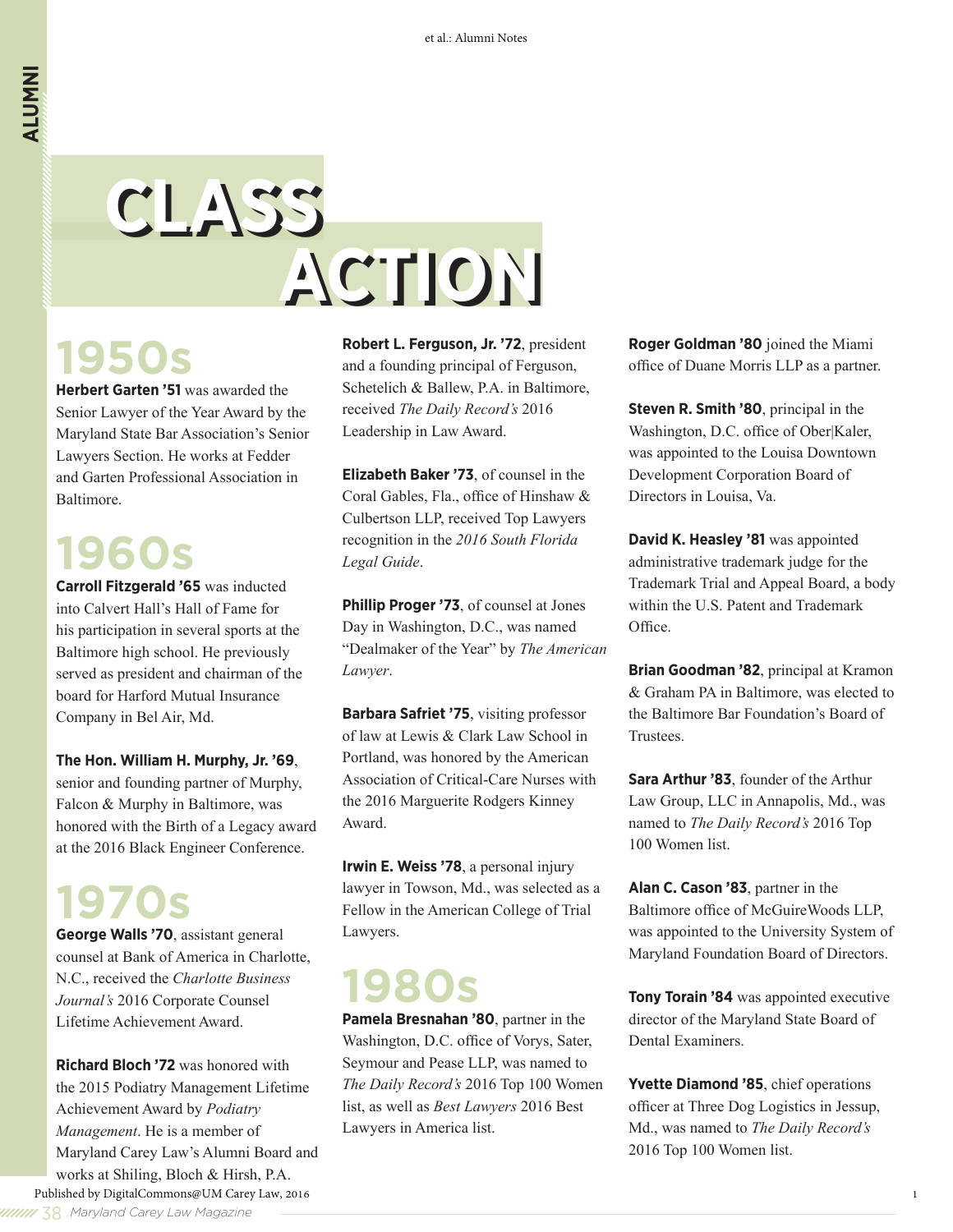**ALUMNINION V. Diggs '86** received *The Daily Record's* Leadership in Law Award. He works in the Baltimore office of Kahn Smith & Collins, P.A. *Record's* Leadership in Law Award. He works in the Baltimore office of Kahn Smith & Collins, P.A.

> **The Hon. Kathryn Grill Graeff '86**, judge for the Court of Special Appeals, Third Appellate Judicial Circuit in Maryland, received *The Daily Record's* 2016 Leadership in Law Award.

**Ava Lias-Booker '86**, managing partner in the Baltimore office of McGuireWoods LLP and a member of Maryland Carey Law's Board of Visitors, was named the Maryland State Bar Association's Litigator of the Year. Upon being recognized on *The Daily Record's* 2016 Top 100 Women list, her third time receiving the honor, Lias-Booker was also inducted into its Circle of Excellence.

**William A. Sherman, II '86**, managing partner in the Washington, D.C. office of Dinsmore & Shohl LLP, was selected as sustaining member of the Product Liability Advisory Council, a nonprofit international association of product manufacturers and product liability defense counsels.

**The Hon. Andrea Watkins '86**, associate judge for the District Court of Maryland in Charles County, delivered the keynote address at the College of Southern Maryland Winter Commencement.

**Nancy McCutchan Duden '87**, county attorney in Anne Arundel County, Md., received *The Daily Record's* 2016 Leadership in Law Award.

**Sharon Krevor-Weisbaum '87** assumed the role of managing partner at Brown, Goldstein & Levy, LLP in Baltimore.

**Elva Tillman '87**, principal counsel for the City Solicitor's Office in Baltimore, was honored with the Charles H. Dorsey, Jr. Mentor Award by the Bar Association of Baltimore City.

#### *Maryland Carey Law, Vol. 2016 [2016], Art. 5*

**Karen Johnson-Shaheed '88**, executive vice president and general counsel for Bowie State University, was named to *The Daily Record's* 2016 Top 100 Women list and inducted into its Circle of Excellence for receiving the honor multiple times.

**Dr. Mike Royal '88** was named senior vice president for Clinical Development by Liquidia Technologies in Morrisville, N.C.

**Rachel Wohl '88**, president of Conflict Specialists International, LLC in Baltimore, co-authored "Mindfulness in the Heat of Conflict: Taking STOCK," which was published in the *Harvard Negotiation Law Review*.

### **1990s**

**A. Dean Betts, Jr. '90** joined Tunnell & Raysor, P.A. in Georgetown, Del.

**Areta Kupchyk '90** joined the Washington, D.C. office of Foley Hoag LLP as a partner.

**Ellen Liebowitz '90** was appointed to the Board of Immigration Appeals by U.S. Attorney General Loretta E. Lynch.

**Daniel H. Weiss '90** was appointed as an immigration judge for the Dallas Immigration Court.

**Nathan D. Willner '90** was selected to serve as small entity representative in connection with a Small Business Review Panel on arbitration convened by the Consumer Financial Protection Bureau. He works at Lyons, Doughty & Veldhuis P.A./P.C. in Owings Mills, Md.

**Kelly Hughes Iverson '92**, partner in the Baltimore office of Goodell DeVries, received *The Daily Record's* 2016 Leadership in Law Award.

### JUDICIAL EXCELLENCE **The Hon. Joseph M. Getty '96**



of Judge Lynne A. Battaglia '74 (see pg. 16), another Maryland Carey Law alumnus has been tapped to represent the state's highest

With the retirement

court. Joseph M. Getty '96 was sworn in as a judge on the Third Appellate Judicial Circuit of the Maryland Court of Appeals on June 27, 2016.

A former legislator in both the Maryland State Senate and House of Delegates representing Baltimore and Carroll counties, Getty most recently served as chief legislative officer to Maryland Governor Larry Hogan. During his tenure in the General Assembly he was a member of the Senate Judicial Proceedings Committee and the House Judiciary Committee.

"Joe is a devoted public servant who has spent his entire career and a good portion of his life in service to his community and to our state," remarked Hogan in a press statement announcing Getty's appointment on June 1, 2016. "His unquestionable integrity, deep legal expertise, and devotion to the people of Maryland make him an excellent fit for the state's highest court. I have complete confidence that he will continue to be a strong advocate for the law and our citizens while serving on the Maryland Court of Appeals."

Getty was also former Maryland Governor Robert Erhlich's policy and legislative director from 2004 to 2007. With his latest appointment, Getty has now served in all three branches of Maryland's state government.

https://digitalcommons.law.umaryland.edu/mcl/vol2016/iss1/5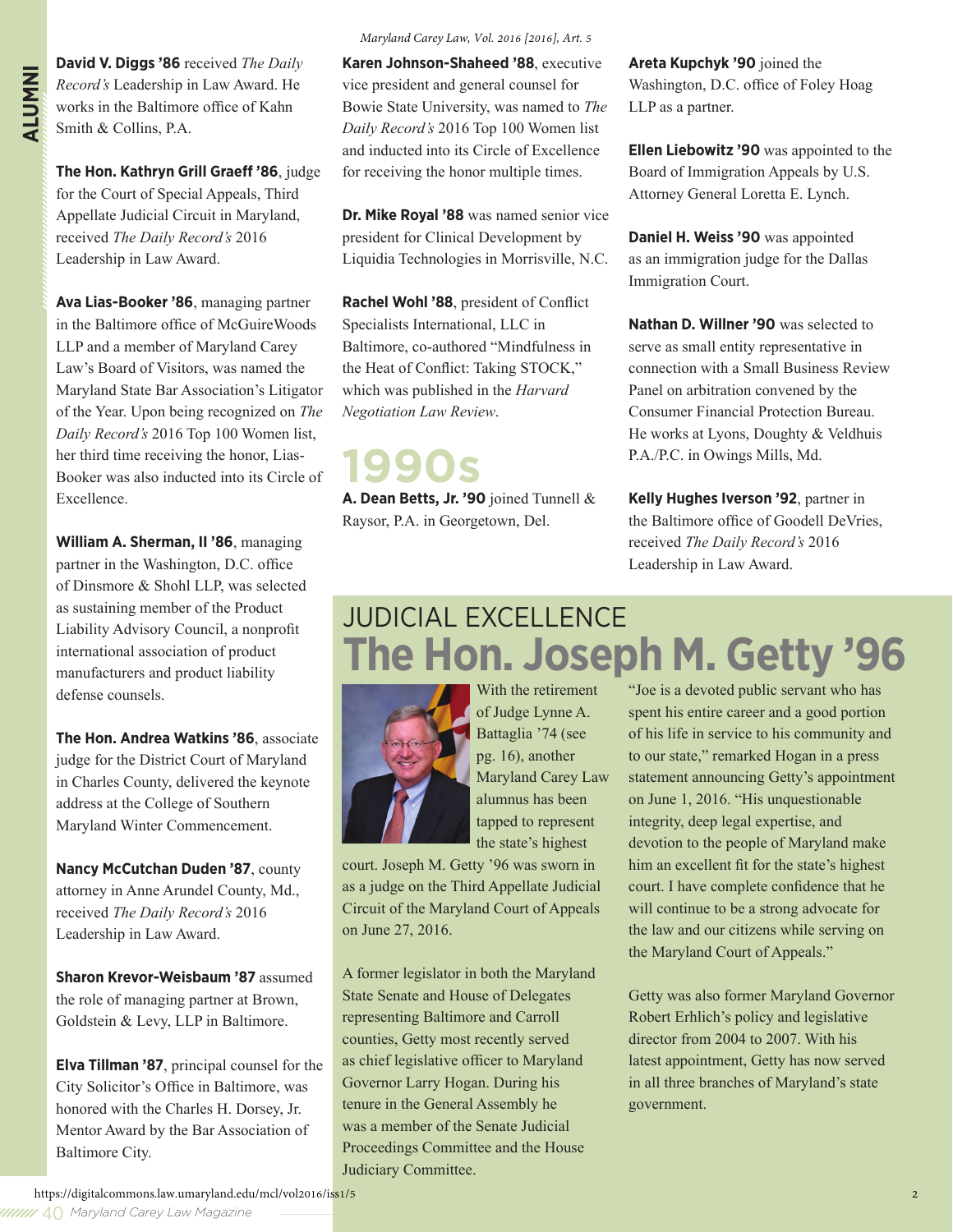### **Keith Kolodgie '92** was

promoted to associate vice president at Maine Medical Center/Maine Health in Portland, Maine.

**Sanjay Shirodkar '92** was named co-chair of the Public Company and Corporate Governance subgroup for DLA Piper. He is of counsel in the firm's Washington, D.C. office.

**Meg Moon '93** joined North American Title Co. as Mid-Atlantic region counsel, based out of its Columbia, Md. office.

**Zoa Barnes '95**, partner at Hill, Barnes & McInerney, LLC in Westminster, Md., was named president of the Women's Bar Association of Maryland.

**Angela Alsobrooks '96**, state's attorney for Prince George's County, Md., was named to *The Daily Record's* 2016 Top 100 Women list.

#### **Matthew G. Hjortsberg '96**,

partner at Bowie & Jensen LLC in Towson, Md., received *The Daily Record's* 2016 Leadership in Law Award.

#### **C. Diane Wallace-Booker**

**'96**, executive director of the U.S. Dream Academy based in Columbia, Md., was featured on the cover of *The Daily Record's* Path to Excellence, a woman's guide to business.

### ADDRESSING VIOLENCE

,,,,,,,,,,,,,,,,,,,,,,,,,,,,,,,,,,

## **Laura L. Dunn '14**

Laura Dunn '14 is the founder and executive director of SurvJustice, a national nonprofit committed to providing legal assistance, policy advocacy, and institutional training to increase justice for survivors of sexual violence. Also an adjunct professor at Maryland Carey Law, Dunn has been appointed to the American Bar Association's Commission on Domestic and Sexual Violence and the American Law Institute's Project on Sexual and Gender-Based Misconduct on Campus.



**Garth Beall '97** joined the managers group at McNamee, Hosea, Jernigan, Kim, Greenan & Lynch P.A. in Greenbelt, Md. He has been with the firm since 1996.

**George R. Calhoun, V '97**  joined the Washington, D.C. office of Ifrah Law PLLC as a member. He also chairs the firm's Financial Services practice.

**Tami Howie '97** was named the new executive director of the Chesapeake Regional Tech Council in Annapolis, Md.

**Paul Kim '98** joined the Baltimore office of Cole Schotz P.C. as a member. He also leads the firm's new Healthcare group.

**The Hon. Jerrold N. Poslusny, Jr. '98** was appointed judge of the U.S. Bankruptcy Court for the District of New Jersey.

### **2000s**

**April Capati '00**, counsel at Lerner David Littenberg Krumholz & Mentlik, LLP, was named Patent Counseling Lawyer of the Year by *Lawyer Monthly*.

**Mark Odulio '00** received the Attorney General's Award for Distinguished Service in North Carolina, where he worked in the U.S. Attorney's Office of the Western District for nine years before joining Wells Fargo in 2016 as its corporate operational risk manager.

**Kristin Herber '01**, senior counsel at Under Armour Inc., received *The Daily Record's*  2016 Leadership in Law Award.

**Neal M. Janey, Jr. '01** was named director of public safety and of the Mayor's Office on Criminal Justice for Baltimore City.

**Kelly Burrell '02**, assistant state's attorney in Baltimore City, was named to *The Daily Record's* 2016 Top 100 Women list.

#### **Marnell Cooper '02**,

founding partner of Palmer|Cooper|Hopkins, LLC, in Baltimore, was appointed chair of the Baltimore City Board of School Commissioners. He was also a recipient of *The Daily Record's* 2016 Leadership in Law Award.

#### **Juan M. Ocasio-Colon '02**

was named executive vice president, human resources for Asbury Communities in Germantown, Md.

#### **Michelle Daugherty Siri**

**'02**, executive director at The Women's Law Center of Maryland, received *The Daily Record's* 2016 Generation J.D. Award. She is also a member of Maryland Carey Law's Alumni Board.

*Maryland Carey Law Magazine* 41

3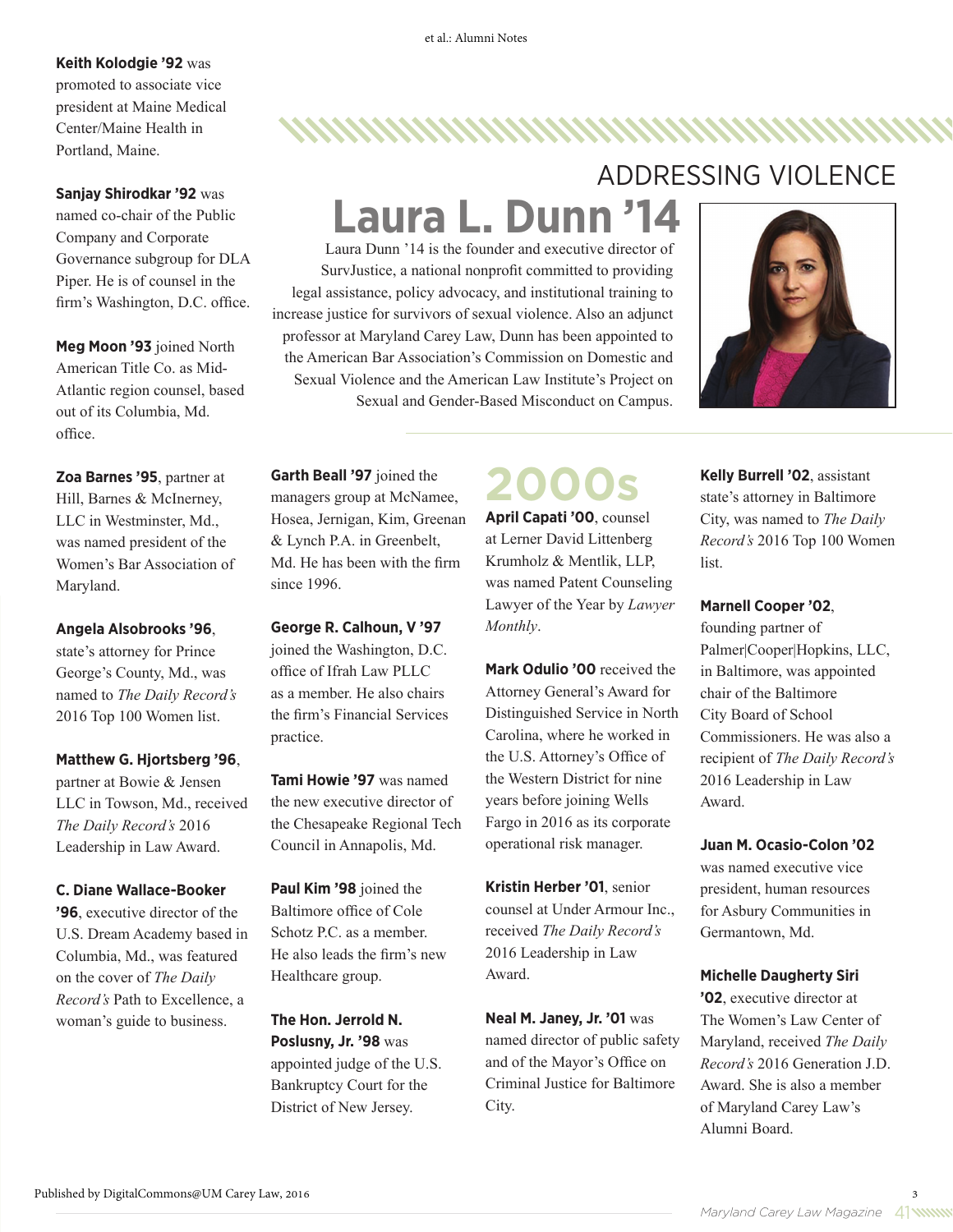**Brian Tucker '02**, partner at Gallagher Evelius & Jones LLP in Baltimore, received *The Daily Record's* 2016 Leadership in Law Award.

**Christina Bolmarcich '03**, principal at Semmes, Bowen & Semmes in Baltimore, was named to *The Daily Record's* 2016 Top 100 Women list.

**Quinton M. Herbert '03**, deputy labor commissioner for the Baltimore City Office of the Labor Commissioner, received *The Daily Record's* 2016 Leadership in Law Award.

**Tracy Steedman '03** joined Adelberg, Rudow, Dorf & Hendler, LLC in Baltimore as a member.

**Tara Barnes '04** received *The Daily Record's* 2016 Generation J.D. Award. She works at Rollins, Smalkin, Richards & Mackie, L.L.C. in Baltimore.

**A.J. Bellido de Luna '04** was appointed board executive officer of the Baltimore City Board of School Commissioners.

**Robert Weinberg '04** joined Gentile, Horoho & Avalli, P.C. in Pittsburgh as an associate.

**Jennifer Bevan-Dangel '05**, executive director of Common Cause Maryland, was named to *The Daily Record's* 2016 Top 100 Women list.

**Oana Brooks '06**, equity compliance investigator in the Office of Institutional Equity at Johns Hopkins University, was named to *The Daily Record's* 2016 Top 100 Women list.

**Jennifer Curry '06** was elected to the Board of Directors of the Baltimore City Chamber of Commerce. She is

an associate in the Baltimore office of Ober|Kaler in its Employment group.

**Jeremy D. Rachlin '06**, partner and litigation attorney in the Bethesda, Md. office of JDKatz: Attorneys at Law, received *The Daily Record's* 2016 Generation J.D. Award.

**Indira Sharma '06** was promoted to special counsel at the Baltimore office of Saul Ewing LLP.

**Melaine Heiser '07** joined PerkinElmer Inc. in Shelton, Conn. as corporate counsel.

**Alicia Wilson '07** published an op-ed in *The Baltimore Sun* on the CollegeBound Foundation and access to education. She is the vice president for Community Affairs and legal advisor at Sagamore Development Company.

**David Gibber '08** was promoted to vice president and general counsel for Sinclair Broadcast Group, Inc. in Hunt Valley, Md.

**Eileen Sahai '08** joined Phoenix, Ariz. law firm Jennings, Haug & Cunningham, LLP as an attorney in its Environmental and Regulatory Law group.

**Radiance Harris '09** launched Radiance IP Law in Washington, D.C., where she focuses on trademark law, copyright law, advertising law, and business contracts.

**Geoffrey Kravitz '09** was named the first economic development director for the town of Amherst, Mass.

**Miguel R. Palmeiro '09**, managing partner at The Law Office of Miguel Palmeiro, LLC, was appointed by Maryland Governor Larry Hogan to the Governor's Commission on Hispanic Affairs.

### INTERNET FREEDOM **Dr. Nnake I. Nweke '10**



Over the summer, Dr. Nnake Nweke '10 was appointed director of the Office of Internet Freedom by the Broadcasting Board of Governors (BBG), a federal agency that oversees Voice of America, Radio Free Europe and other U.S. broadcasting services for international audiences. The Office of Internet Freedom was created in 2016, making Nweke the first to hold this position. In his new role, he will lead efforts to fight internet censorship and look at the effect internet censorship has on the BBG. Nweke has more than 15 years of experience in information and communications technology, including service as branch chief in the Office of Engineering and Technology for the Federal Communications Commission.

**Heather R. Pruger '09**, business attorney in the Baltimore office of Womble Carlyle Sandridge & Rice LLP, received *The Daily Record's* 2016 Generation J.D. Award.

**2010s**

**Evan Cordes '10** joined Hansen Dordell in Saint Paul, Minn. as an associate attorney.

**Rebecca Gwilt '10** joined Nixon Law Group in Fairfax, Va. as a partner.